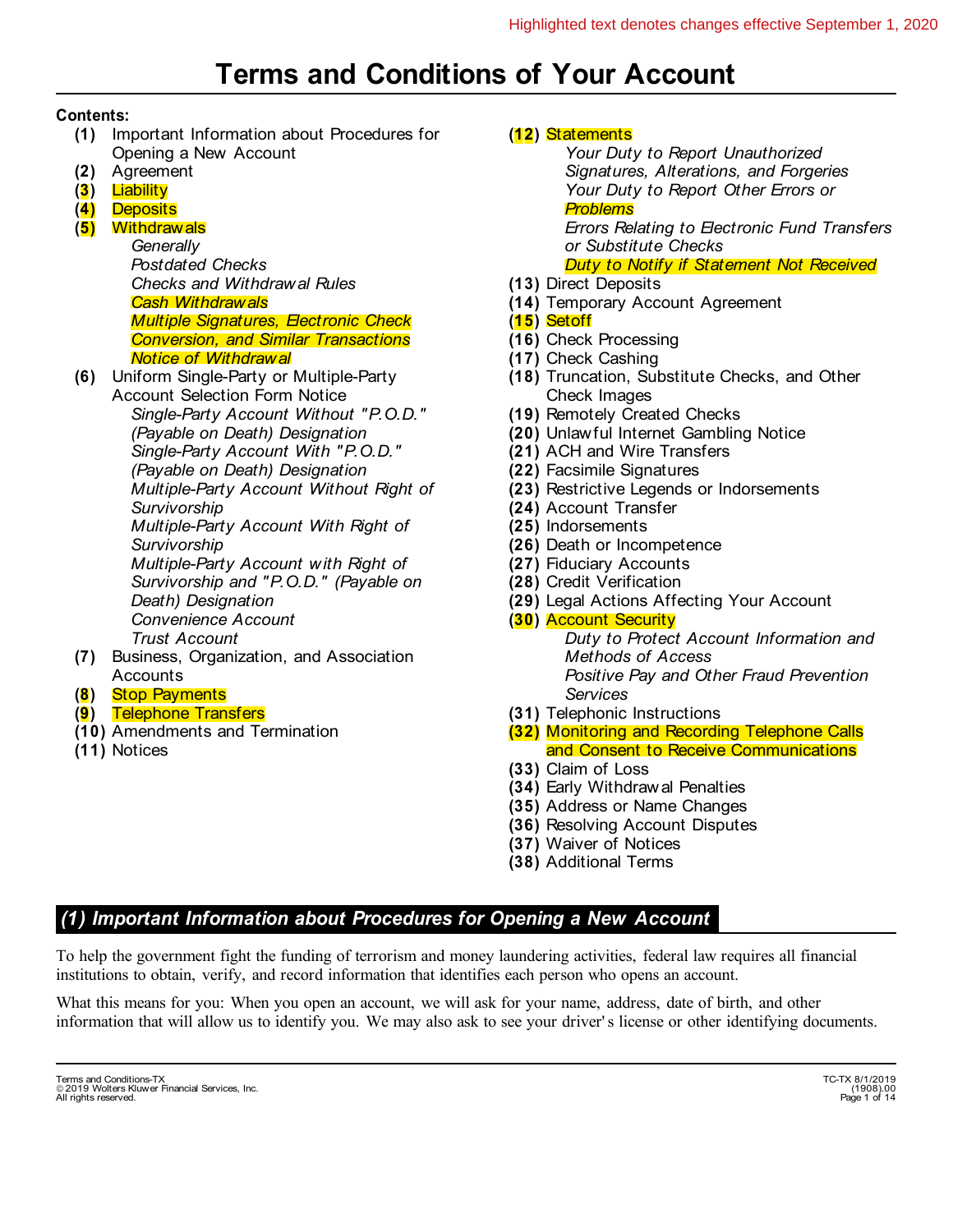## *(2) Agreement*

This document, along with any other documents we give you pertaining to your account(s), is a contract that establishes rules which control your account(s) with us. Please read this carefully and retain it for future reference. If you sign the signature card or open or continue to use the account, you agree to these rules. You will receive a separate schedule of rates, qualifying balances, and fees if they are not included in this document. If you have any questions, please call us.

This agreement is subject to applicable federal laws, the laws of the state of Texas and other applicable rules such as the operating letters of the Federal Reserve Banks and payment processing system rules (except to the extent that this agreement can and does vary such rules or laws). The body of state and federal law that governs our relationship with you, however, is too large and complex to be reproduced here. The purpose of this document is to:

- 1. summarize some laws that apply to common transactions;
- 2. establish rules to cover transactions or events which the law does not regulate;
- 3. establish rules for certain transactions or events which the law regulates but permits variation by agreement; and
- 4. give you disclosures of some of our policies to which you may be entitled or in which you may be interested.

If any provision of this document is found to be unenforceable according to its terms, all remaining provisions will continue in full force and effect. We may permit some variations from our standard agreement, but we must agree to any variation in writing either on the signature card for your account or in some other document. Nothing in this document is intended to vary our duty to act in good faith and with ordinary care when required by law.

As used in this document the words "we," "our," and "us" mean the financial institution and the words "you" and "your" mean the account holder(s) and anyone else with the authority to deposit, withdraw, or exercise control over the funds in the account. However, this agreement does not intend, and the terms "you" and "your" should not be interpreted, to expand an individual' s responsibility for an organization's liability. If this account is owned by a corporation, partnership or other organization, individual liability is determined by the laws generally applicable to that type of organization. The headings in this document are for convenience or reference only and will not govern the interpretation of the provisions. Unless it would be inconsistent to do so, words and phrases used in this document should be construed so the singular includes the plural and the plural includes the singular.

"Party" means a person who, by the terms of an account, has a present right, subject to request, to payment from the account other than as a beneficiary or agent.

## *(3) Liability*

You agree, for yourself (and the person or entity you represent if you sign as a representative of another) to the terms of this account and the schedule of charges. You authorize us to deduct these charges, without notice to you, directly from the account balance as accrued. You will pay any additional reasonable charges for services you request which are not covered by this agreement.

Each of you also agrees to be jointly and severally (individually) liable for any account shortage resulting from charges or overdrafts, whether caused by you or another with access to this account. This liability is due immediately, and we can deduct any amounts deposited into the account and apply those amounts to the shortage. You have no right to defer payment of this liability, and you are liable regardless of whether you signed the item or benefited from the charge or overdraft.

You will be liable for our costs as well as for our reasonable attorneys' fees, to the extent permitted by law, whether incurred as a result of collection or in any other dispute involving your account. This includes, but is not limited to, disputes between you and another joint owner; you and an authorized signer or similar party; or a third party claiming an interest in your account. This also includes any action that you or a third party takes regarding the account that causes us, in good faith, to seek the advice of an attorney, whether or not we become involved in the dispute. All costs and attorneys' fees can be deducted from your account when they are incurred, without notice to you.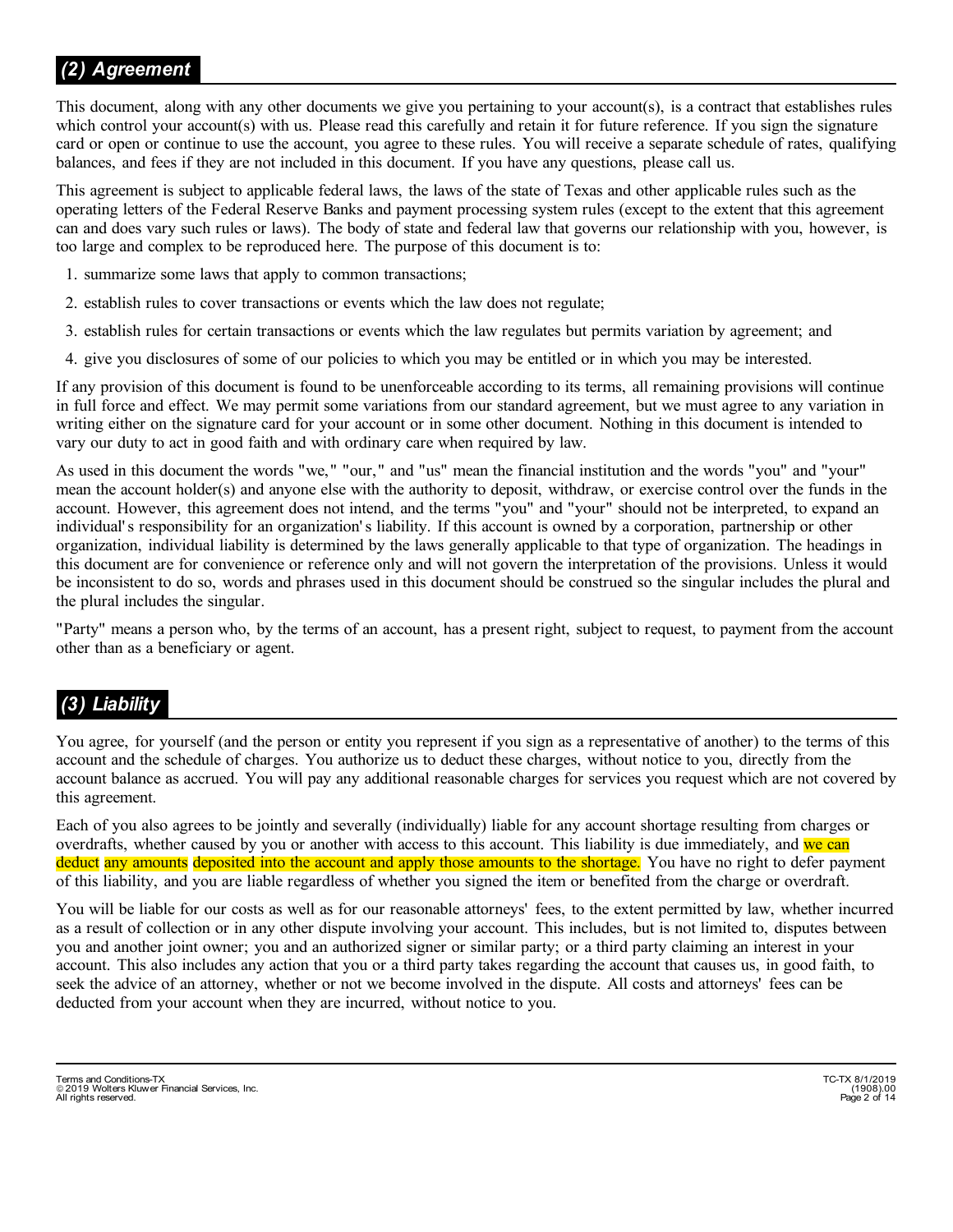## *(4) Deposits*

We will give only provisional credit until collection is final for any items, other than cash, we accept for deposit (including items drawn "on us"). Before settlement of any item becomes final, we act only as your agent, regardless of the form of indorsement or lack of indorsement on the item and even though we provide you provisional credit for the item. We may reverse any provisional credit for items that are lost, stolen, or returned. Unless prohibited by law, we also reserve the right to charge back to your account the amount of any item deposited to your account or cashed for you which was initially paid by the payor bank and which is later returned to us due to an allegedly forged, unauthorized or missing indorsement, claim of alteration, encoding error, **counterfeit cashier's check** or other problem which in our judgment justifies reversal of credit. You authorize us to attempt to collect previously returned items without giving you notice, and in attempting to collect we may permit the payor bank to hold an item beyond the midnight deadline. Actual credit for deposits of, or payable in, foreign currency will be at the exchange rate in effect on final collection in U.S. dollars. We are not responsible for transactions by mail or outside depository until we actually record them. We will treat and record all transactions received after our "daily cutoff time" on a business day we are open, or received on a day we are not open for business, as if initiated on the next business day that we are open. At our option, we may take an item for collection rather than for deposit. If we accept a third-party check or draft for deposit, we may require any third-party indorsers to verify or guarantee their indorsements, or indorse in our presence.

## *(5) Withdrawals*

Generally. Unless clearly indicated otherwise on the account records, any of you, acting alone, who signs to open the account or has authority to make withdrawals may withdraw or transfer all or any part of the account balance at any time. Each of you (until we receive written notice to the contrary) authorizes each other person who signs or has authority to make withdrawals to indorse any item payable to you or your order for deposit to this account or any other transaction with us.

**Postdated Checks.** A postdated check is one which bears a date later than the date on which the check is written. We may properly pay and charge your account for a postdated check even though payment was made before the date of the check, unless we have received written notice of the postdating in time to have a reasonable opportunity to act. Because we process checks mechanically, your notice will not be effective and we will not be liable for failing to honor your notice unless it precisely identifies the number, date, amount and payee of the item.

**Checks and Withdrawal Rules.** If you do not purchase your check blanks from us, you must be certain that we approve the check blanks you purchase. We may refuse any withdrawal or transfer request which you attempt on forms not approved by us or by any method we do not specifically permit. We may refuse any withdrawal or transfer request which is greater in number than the frequency permitted, or which is for an amount greater or less than any withdrawal limitations. We will use the date the transaction is completed by us (as opposed to the date you initiate it) to apply the frequency limitations. In addition, we may place limitations on the account until your identity is verified.

Even if we honor a nonconforming request, we are not required to do so later. If you violate the stated transaction limitations (if any), in our discretion we may close your account or reclassify it as a transaction account. If we reclassify your account, your account will be subject to the fees and earnings rules of the new account classification.

If we are presented with an item drawn against your account that would be a "substitute check," as defined by law, but for an error or defect in the item introduced in the substitute check creation process, you agree that we may pay such item.

**Cash Withdrawals.** We recommend you take care when making large cash withdrawals because carrying large amounts of cash may pose a danger to your personal safety. As an alternative to making a large cash withdrawal, you may want to consider a cashier's check or similar instrument. You assume full responsibility of any loss in the event the cash you withdraw is lost, stolen, or destroyed. You agree to hold us harmless from any loss you incur as a result of your decision to withdraw funds in the form of cash.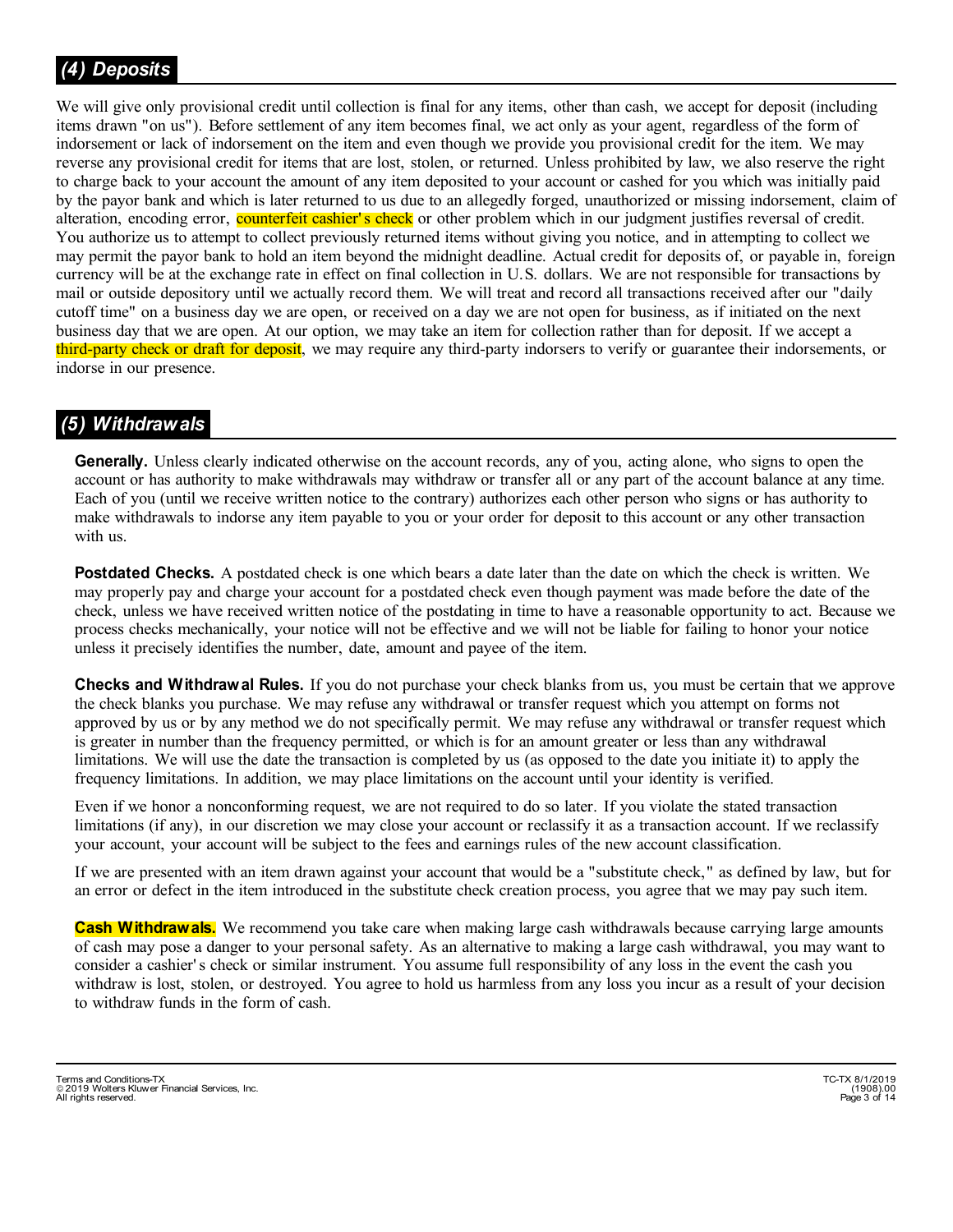#### *(5) Withdrawals, Continued*

**Multiple Signatures, Electronic Check Conversion, and Similar Transactions.** An electronic check conversion transaction is a transaction where a check or similar item is converted into an electronic fund transfer as defined in the Electronic Fund Transfers regulation. In these types of transactions the check or similar item is either removed from circulation (truncated) or given back to you. As a result, we have no opportunity to review the signatures or otherwise examine the original check or item. You agree that, as to these or any items as to which we have no opportunity to examine the signatures, you waive any requirement of multiple signatures.

**Notice of Withdrawal.** We reserve the right to require not less than 7 days' notice in writing before each withdrawal from an interest-bearing account other than a time deposit or demand deposit, or from any other savings account as defined by Regulation D. (The law requires us to reserve this right, but it is not our general policy to use it.) Withdrawals from a time account prior to maturity or prior to any notice period may be restricted and may be subject to penalty. See your notice of penalty for early withdrawal.

#### *(6) Uniform Single-Party or Multiple-Party Account Selection Form Notice*

The type of account you select may determine how property passes on your death. Your will may not control the disposition of funds held in some of the following accounts. You may choose to designate one or more convenience signers on an account, even if the account is not a convenience account. A designated convenience signer may make transactions on your behalf during your lifetime, but does not own the account during your lifetime. The designated convenience signer owns the account on your death only if the convenience signer is also designated as a P.O.D. payee or trust account beneficiary.

**Single-Party Account Without "P.O.D." (Payable on Death) Designation.** The party to the account owns the account. On the death of the party, ownership of the account passes as a part of the party' s estate under the party' s will or by intestacy.

**Single-Party Account With "P.O.D." (Payable on Death) Designation.** The party to the account owns the account. On the death of the party, ownership of the account passes to the P.O.D. beneficiaries of the account. The account is not a part of the party' s estate.

**Multiple-Party Account Without Right of Survivorship.** The parties to the account own the account in proportion to the parties' net contributions to the account. The financial institution may pay any sum in the account to a party at any time. On the death of a party, the party's ownership of the account passes as a part of the party's estate under the party's will or by intestacy.

**Multiple-Party Account With Right of Survivorship.** The parties to the account own the account in proportion to the parties' net contributions to the account. The financial institution may pay any sum in the account to a party at any time. On the death of a party, the party' s ownership of the account passes to the surviving parties.

**Multiple-Party Account With Right of Survivorship and "P.O.D." (Payable on Death) Designation.** The parties to the account own the account in proportion to the parties' net contributions to the account. The financial institution may pay any sum in the account to a party at any time. On the death of the last surviving party, the ownership of the account passes to the P.O.D. beneficiaries.

**Convenience Account.** The parties to the account own the account. One or more convenience signers to the account may make account transactions for a party. A convenience signer does not own the account. On the death of the last surviving party, ownership of the account passes as a part of the last surviving party' s estate under the last surviving party' s will or by intestacy. The financial institution may pay funds in the account to a convenience signer before the financial institution receives notice of the death of the last surviving party. The payment to a convenience signer does not affect the parties' ownership of the account.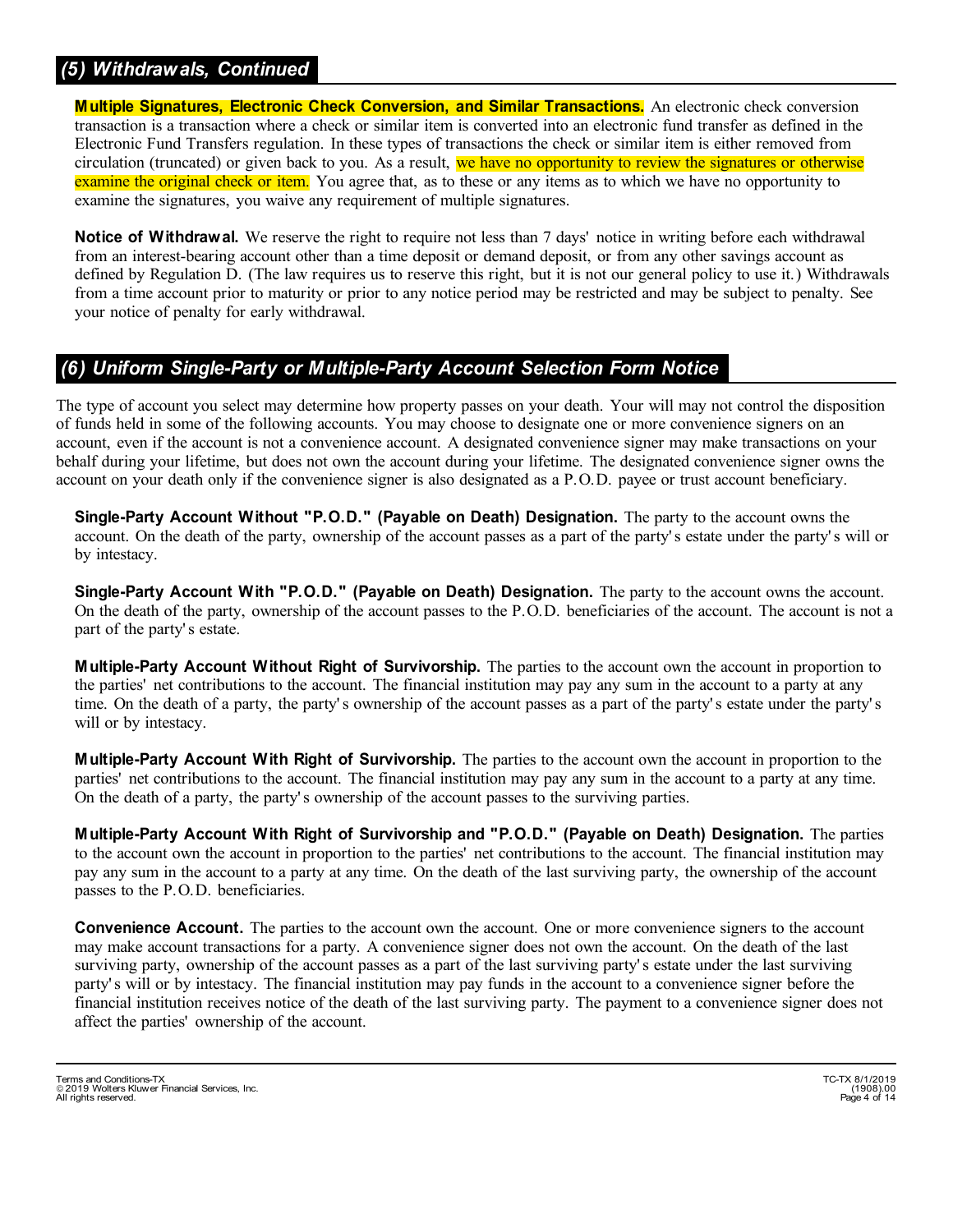## *(6) Uniform Single-Party or Multiple-Party Account Selection Form Notice, Continued*

**Trust Account.** The parties named as trustees to the account own the account in proportion to the parties' net contributions to the account. A trustee may withdraw funds from the account. A beneficiary may not withdraw funds from the account before all trustees are deceased. On the death of the last surviving trustee, the ownership of the account passes to the beneficiary. The trust account is not a part of a trustee' s estate and does not pass under the trustee' s will or by intestacy, unless the trustee survives all of the beneficiaries and all other trustees.

#### *(7) Business, Organization, and Association Accounts*

Earnings in the form of interest, dividends, or credits will be paid only on collected funds, unless otherwise provided by law or our policy. You represent that you have the authority to open and conduct business on this account on behalf of the entity. We may require the governing body of the entity opening the account to give us a separate authorization telling us who is authorized to act on its behalf. We will honor the authorization until we actually receive written notice of a change from the governing body of the entity.

#### *(8) Stop Payments*

Unless otherwise provided, the rules in this section cover stopping payment of items such as checks and drafts. Rules for stopping payment of other types of transfers of funds, such as consumer electronic fund transfers, may be established by law or our policy. If we have not disclosed these rules to you elsewhere, you may ask us about those rules.

We may accept an order to stop payment on any item from any one of you. You must make any stop-payment order in the manner required by law; it must be made in a dated, authenticated record that describes the item with certainty. (Generally, a "record" is information that is stored in such a way that it can be retrieved and can be heard or read and understood - you can ask us what type of stop-payment records you can give us). We must receive it in time to give us a reasonable opportunity to act on it before our stop-payment cutoff time. Because stop-payment orders are handled by computers, to be effective, your stop-payment order must precisely identify the number, date, and amount of the item, and the payee.

You may stop payment on any item drawn on your account whether you sign the item or not. Your stop-payment order is effective for six months. Your order will lapse after that time if you do not renew the order in writing before the end of the six-month period. We are not obligated to notify you when a stop-payment order expires.

If you stop payment on an item and we incur any damages or expenses because of the stop payment, you agree to indemnify us for those damages or expenses, including attorneys' fees. You assign to us all rights against the payee or any other holder of the item. You agree to cooperate with us in any legal actions that we may take against such persons. You should be aware that anyone holding the item may be entitled to enforce payment against you despite the stop-payment order.

Our stop-payment cutoff time is one hour after the opening of the next banking day after the banking day on which we receive the item. Additional limitations on our obligation to stop payment are provided by law (e.g., we paid the item in cash or we certified the item).

## *(9) Telephone Transfers*

A telephone transfer of funds from this account to another account with us, if otherwise arranged for or permitted, may be made by the same persons and under the same conditions generally applicable to withdrawals made in writing. Limitations on the number of telephonic transfers from a savings account are described elsewhere.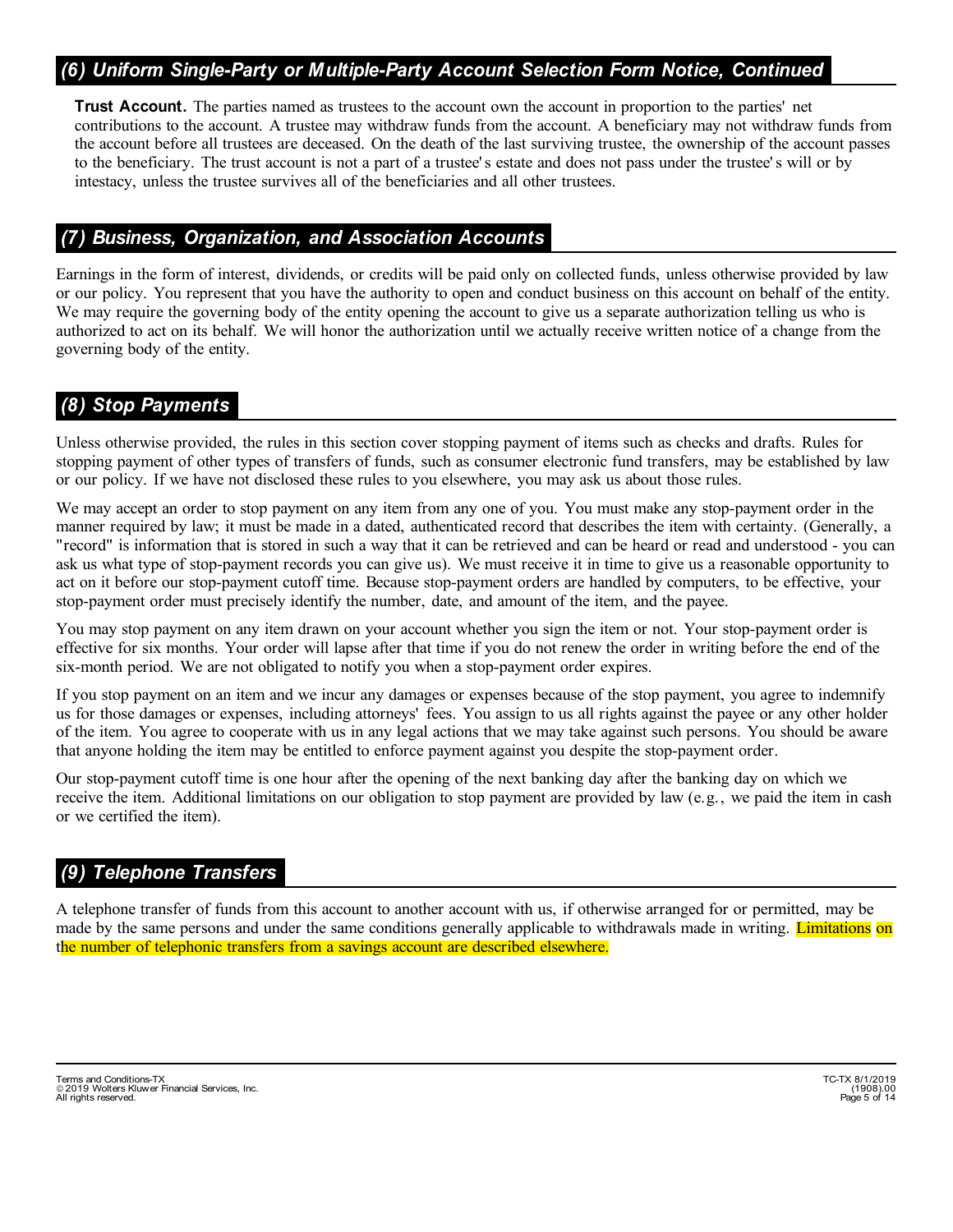### *(10) Amendments and Termination*

We may change any term of this agreement. Rules governing changes in interest rates are provided separately in the Truth-in-Savings disclosure or in another document. For other changes, we will give you reasonable notice in writing or by any other method permitted by law. We may also close this account at any time upon reasonable notice to you and tender of the account balance personally or by mail. Items presented for payment after the account is closed may be dishonored. When you close your account, you are responsible for leaving enough money in the account to cover any outstanding items to be paid from the account. Reasonable notice depends on the circumstances, and in some cases such as when we cannot verify your identity or we suspect fraud, it might be reasonable for us to give you notice after the change or account closure becomes effective. For instance, if we suspect fraudulent activity with respect to your account, we might immediately freeze or close your account and then give you notice. If we have notified you of a change in any term of your account and you continue to have your account after the effective date of the change, you have agreed to the new term(s)**.**

## *(11) Notices*

Any written notice you give us is effective when we actually receive it, and it must be given to us according to the specific delivery instructions provided elsewhere, if any. We must receive it in time to have a reasonable opportunity to act on it. If the notice is regarding a check or other item, you must give us sufficient information to be able to identify the check or item, including the precise check or item number, amount, date and payee. Written notice we give you is effective when it is deposited in the United States Mail with proper postage and addressed to your mailing address we have on file. Notice to any of you is notice to all of you.

## *(12) Statements*

**Your Duty to Report Unauthorized Signatures, Alterations, and Forgeries.** You must examine your statement of account with "reasonable promptness." If you discover (or reasonably should have discovered) any unauthorized signatures or alterations, you must promptly notify us of the relevant facts. As between you and us, if you fail to do either of these duties, you will have to either share the loss with us, or bear the loss entirely yourself (depending on whether we used ordinary care and, if not, whether we contributed to the loss). The loss could be not only with respect to items on the statement but other items with unauthorized signatures or alterations by the same wrongdoer.

You agree that the time you have to examine your statement and report to us will depend on the circumstances, but will not, in any circumstance, exceed a total of 30 days from when the statement is first sent or made available to you.

You further agree that if you fail to report any unauthorized signatures, alterations or forgeries in your account within 60 days of when we first send or make the statement available, you cannot assert a claim against us on any items in that statement, and as between you and us the loss will be entirely yours. This 60-day limitation is without regard to whether we used ordinary care. The limitation in this paragraph is in addition to that contained in the first paragraph of this section.

Your Duty to Report Other Errors or **Problems.** In addition to your duty to review your statements for unauthorized signatures, alterations and forgeries, you agree to examine your statement with reasonable promptness for any other error or problem - such as an encoding error or an unexpected deposit amount. Also, if you receive or we make available either your items or images of your items, you must examine them for any unauthorized or missing indorsements or any other problems. You agree that the time you have to examine your statement and items and report to us will depend on the circumstances. However, this time period shall not exceed 60 days. Failure to examine your statement and items and report any errors to us within 60 days of when we first send or make the statement available precludes you from asserting a claim against us for any errors on items identified in that statement and as between you and us the loss will be entirely yours.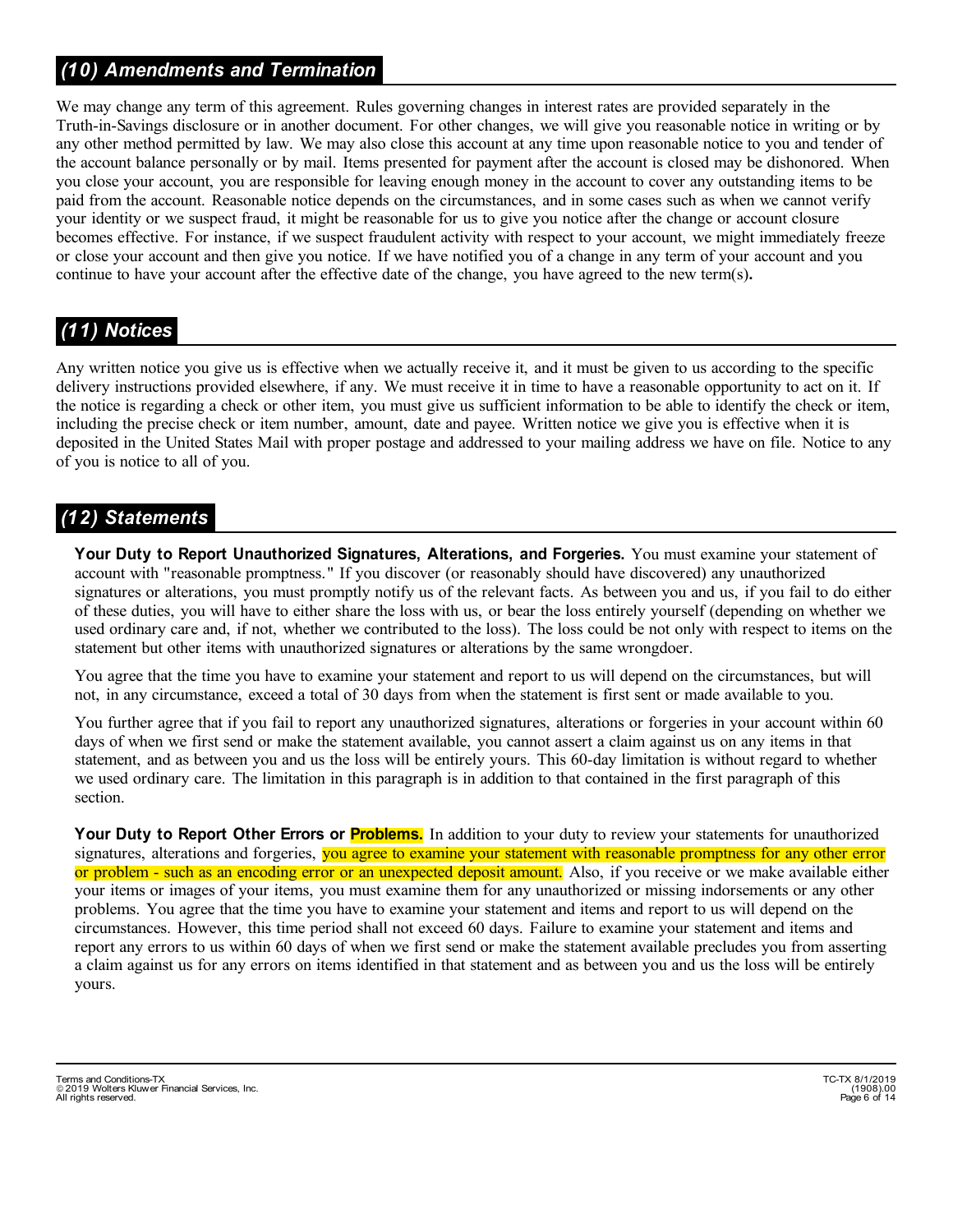## *(12) Statements, Continued*

**Errors Relating to Electronic Fund Transfers or Substitute Checks** *(For consumer accounts only)*. For information on errors relating to electronic fund transfers (e.g., on-line, mobile, debit card or ATM transactions) refer to your Electronic Fund Transfers disclosure and the sections on consumer liability and error resolution. For information on errors relating to a substitute check you received, refer to your disclosure entitled Substitute Checks and Your Rights.

**Duty to Notify if Statement Not Received.** You agree to immediately notify us if you do not receive your statement by the date you normally expect to receive it. Not receiving your statement in a timely manner is a sign that there may be an issue with your account, such as possible fraud or identity theft.

## *(13) Direct Deposits*

If we are required for any reason to reimburse the federal government for all or any portion of a benefit payment that was directly deposited into your account, you authorize us to deduct the amount of our liability to the federal government from the account or from any other account you have with us, without prior notice and at any time, except as prohibited by law. We may also use any other legal remedy to recover the amount of our liability**.**

#### *(14) Temporary Account Agreement*

If the account documentation indicates that this is a temporary account agreement, each person who signs to open the account or has authority to make withdrawals (except as indicated to the contrary) may transact business on this account. However, we may at some time in the future restrict or prohibit further use of this account if you fail to comply with the requirements we have imposed within a reasonable time**.**

## *(15) Setoff*

We may (without prior notice and when permitted by law) set off the funds in this account against any due and payable debt any of you owe us now or in the future. If this account is owned by one or more of you as individuals, we may set off any funds in the account against a due and payable debt a partnership owes us now or in the future, to the extent of your liability as a partner for the partnership debt. If your debt arises from a promissory note, then the amount of the due and payable debt will be the full amount we have demanded, as entitled under the terms of the note, and this amount may include any portion of the balance for which we have properly accelerated the due date.

This right of setoff does not apply to this account if prohibited by law. For example, the right of setoff does not apply to this account if: (a) it is an Individual Retirement Account or similar tax-deferred account, or (b) the debt is created by a consumer credit transaction under a credit card plan (but this does not affect our rights under any consensual security interest), or (c) the debtor' s right of withdrawal only arises in a representative capacity, or (d) the debt is created by a home equity loan. We will not be liable for the dishonor of any check when the dishonor occurs because we set off a debt against this account. You agree to hold us harmless from any claim arising as a result of our exercise of our right of setoff.

#### *(16) Check Processing*

We process items mechanically by relying solely on the information encoded in magnetic ink along the bottom of the items. This means that we do not individually examine all of your items to determine if the item is properly completed, signed and indorsed or to determine if it contains any information other than what is encoded in magnetic ink. You agree that we have exercised ordinary care if our automated processing is consistent with general banking practice, even though we do not inspect each item. Because we do not inspect each item, if you write a check to multiple payees, we can properly pay the check regardless of the number of indorsements unless you notify us in writing that the check requires multiple indorsements.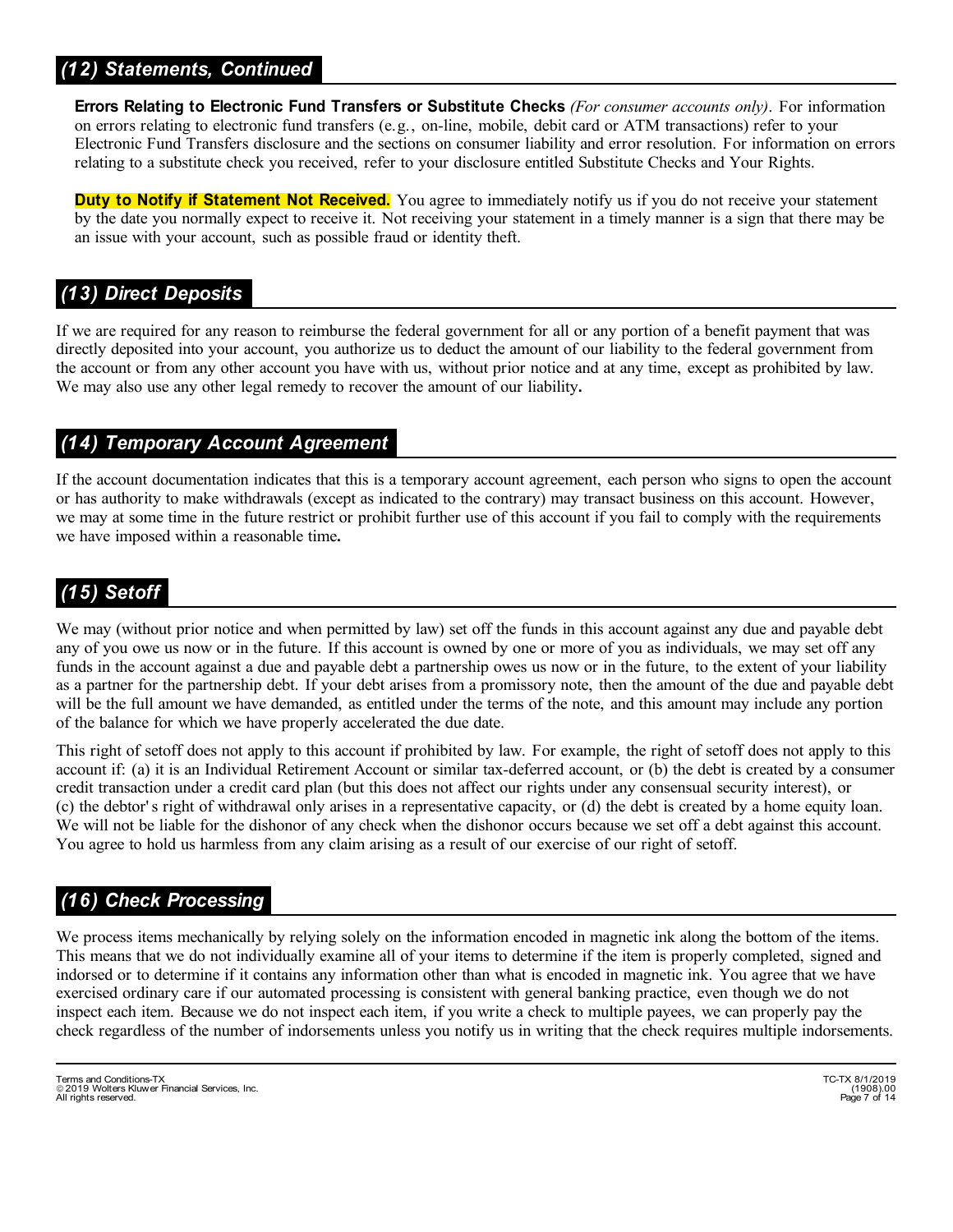#### *(16) Check Processing, Continued*

We must receive the notice in time for us to have a reasonable opportunity to act on it, and you must tell us the precise date of the check, amount, check number and payee. We are not responsible for any unauthorized signature or alteration that would not be identified by a reasonable inspection of the item. Using an automated process helps us keep costs down for you and all account holders.

## *(17) Check Cashing*

We may charge a fee for anyone that does not have an account with us who is cashing a check, draft or other instrument written on your account. We may also require reasonable identification to cash such a check, draft or other instrument. We can decide what identification is reasonable under the circumstances and such identification may be documentary or physical and may include collecting a thumbprint or fingerprint.

#### *(18) Truncation, Substitute Checks, and Other Check Images*

If you truncate an original check and create a substitute check, or other paper or electronic image of the original check, you warrant that no one will be asked to make payment on the original check, a substitute check or any other electronic or paper image, if the payment obligation relating to the original check has already been paid. You also warrant that any substitute check you create conforms to the legal requirements and generally accepted specifications for substitute checks. You agree to retain the original check in conformance with our internal policy for retaining original checks. You agree to indemnify us for any loss we may incur as a result of any truncated check transaction you initiate. We can refuse to accept substitute checks that have not previously been warranted by a bank or other financial institution in conformance with the Check 21 Act. Unless specifically stated in a separate agreement between you and us, we do not have to accept any other electronic or paper image of an original check.

#### *(19) Remotely Created Checks*

Like any standard check or draft, a remotely created check (sometimes called a telecheck, preauthorized draft or demand draft) is a check or draft that can be used to withdraw money from an account. Unlike a typical check or draft, however, a remotely created check is not issued by the paying bank and does not contain the signature of the account owner (or a signature purported to be the signature of the account owner). In place of a signature, the check usually has a statement that the owner authorized the check or has the owner' s name typed or printed on the signature line.

You warrant and agree to the following for every remotely created check we receive from you for deposit or collection: (1) you have received express and verifiable authorization to create the check in the amount and to the payee that appears on the check; (2) you will maintain proof of the authorization for at least 2 years from the date of the authorization, and supply us the proof if we ask; and (3) if a check is returned you owe us the amount of the check, regardless of when the check is returned. We may take funds from your account to pay the amount you owe us, and if there are insufficient funds in your account, you still owe us the remaining balance.

#### *(20) Unlawful Internet Gambling Notice*

Restricted transactions as defined in Federal Reserve Regulation GG are prohibited from being processed through this account or relationship. Restricted transactions generally include, but are not limited to, those in which credit, electronic fund transfers, checks, or drafts are knowingly accepted by gambling businesses in connection with the participation by others in unlawful Internet gambling**.**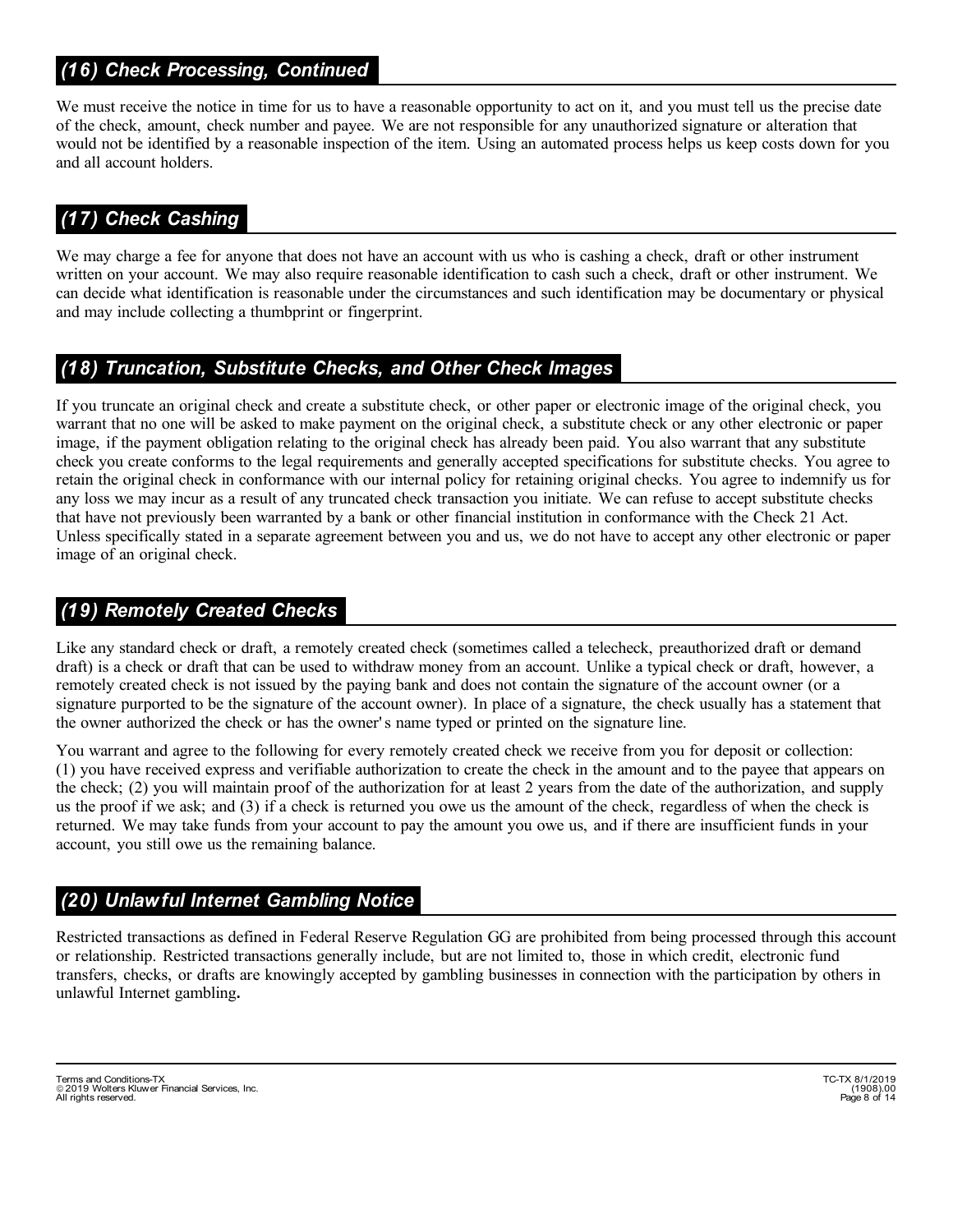## *(21) ACH and Wire Transfers*

This agreement is subject to Article 4A of the Uniform Commercial Code - Fund Transfers as adopted in the state in which you have your account with us. If you originate a fund transfer and you identify by name and number a beneficiary financial institution, an intermediary financial institution or a beneficiary, we and every receiving or beneficiary financial institution may rely on the identifying number to make payment. We may rely on the number even if it identifies a financial institution, person or account other than the one named. You agree to be bound by automated clearing house association rules. These rules provide, among other things, that payments made to you, or originated by you, are provisional until final settlement is made through a Federal Reserve Bank or payment is otherwise made as provided in Article 4A-403(a) of the Uniform Commercial Code. If we do not receive such payment, we are entitled to a refund from you in the amount credited to your account and the party originating such payment will not be considered to have paid the amount so credited. Credit entries may be made by ACH. If we receive a payment order to credit an account you have with us by wire or ACH, we are not required to give you any notice of the payment order or credit.

## *(22) Facsimile Signatures*

Unless you make advance arrangements with us, we have no obligation to honor facsimile signatures on your checks or other orders. If we do agree to honor items containing facsimile signatures, you authorize us, at any time, to charge you for all checks, drafts, or other orders, for the payment of money, that are drawn on us. You give us this authority regardless of by whom or by what means the facsimile signature(s) may have been affixed so long as they resemble the facsimile signature specimen filed with us, and contain the required number of signatures for this purpose. You must notify us at once if you suspect that your facsimile signature is being or has been misused.

#### *(23) Restrictive Legends or Indorsements*

The automated processing of the large volume of checks we receive prevents us from inspecting or looking for restrictive legends, restrictive indorsements or other special instructions on every check. For this reason, we are not required to honor any restrictive legend or indorsement or other special instruction placed on checks you write unless we have agreed in writing to the restriction or instruction. Unless we have agreed in writing, we are not responsible for any losses, claims, damages, or expenses that result from your placement of these restrictions or instructions on your checks. Examples of restrictive legends placed on checks are "must be presented within 90 days" or "not valid for more than \$1,000.00." The payee' s signature accompanied by the words "for deposit only" is an example of a restrictive indorsement.

## *(24) Account Transfer*

This account may not be transferred or assigned without our prior written consent.

#### *(25) Indorsements*

We may accept for deposit any item payable to you or your order, even if they are not indorsed by you. We may give cash back to any one of you. We may supply any missing indorsement(s) for any item we accept for deposit or collection, and you warrant that all indorsements are genuine.

To ensure that your check or share draft is processed without delay, you must indorse it (sign it on the back) in a specific area. Your entire indorsement (whether a signature or a stamp) along with any other indorsement information (e.g., additional indorsements, ID information, driver's license number, etc.) must fall within 1 1/2" of the "trailing edge" of a check. Indorsements must be made in blue or black ink, so that they are readable by automated check processing equipment.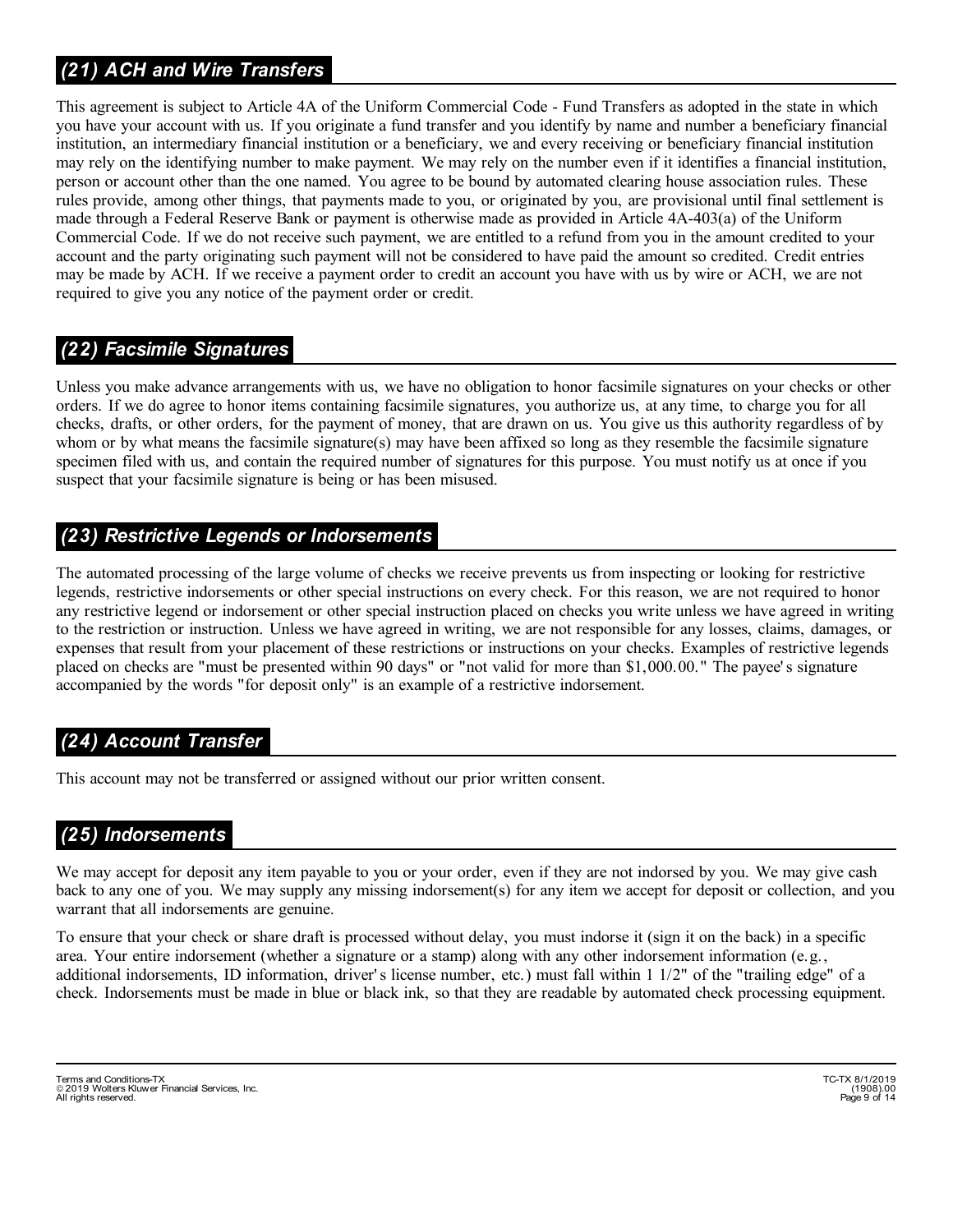#### *(25) Indorsements, Continued*

As you look at the front of a check, the "trailing edge" is the left edge. When you flip the check over, be sure to keep all indorsement information within 1 1/2" of that edge.



It is important that you confine the indorsement information to this area since the remaining blank space will be used by others in the processing of the check to place additional needed indorsements and information. You agree that you will indemnify, defend, and hold us harmless for any loss, liability, damage or expense that occurs because your indorsement, another indorsement, or information you have printed on the back of the check obscures our indorsement. These indorsement guidelines apply to both personal and business checks.

#### *(26) Death or Incompetence*

You agree to notify us promptly if any person with a right to withdraw funds from your account(s) dies or is adjudicated (determined by the appropriate official) incompetent. We may continue to honor your checks, items, and instructions until: (a) we know of your death or adjudication of incompetence, and (b) we have had a reasonable opportunity to act on that knowledge. You agree that we may pay or certify checks drawn on or before the date of death or adjudication of incompetence for up to ten (10) days after your death or adjudication of incompetence unless ordered to stop payment by someone claiming an interest in the account.

#### *(27) Fiduciary Accounts*

Accounts may be opened by a person acting in a fiduciary capacity. A fiduciary is someone who is appointed to act on behalf of and for the benefit of another. We are not responsible for the actions of a fiduciary, including the misuse of funds. This account may be opened and maintained by a person or persons named as a trustee under a written trust agreement, or as executors, administrators, or conservators under court orders. You understand that by merely opening such an account, we are not acting in the capacity of a trustee in connection with the trust nor do we undertake any obligation to monitor or enforce the terms of the trust or letters.

## *(28) Credit Verification*

You agree that we may verify credit and employment history by any necessary means, including preparation of a credit report by a credit reporting agency.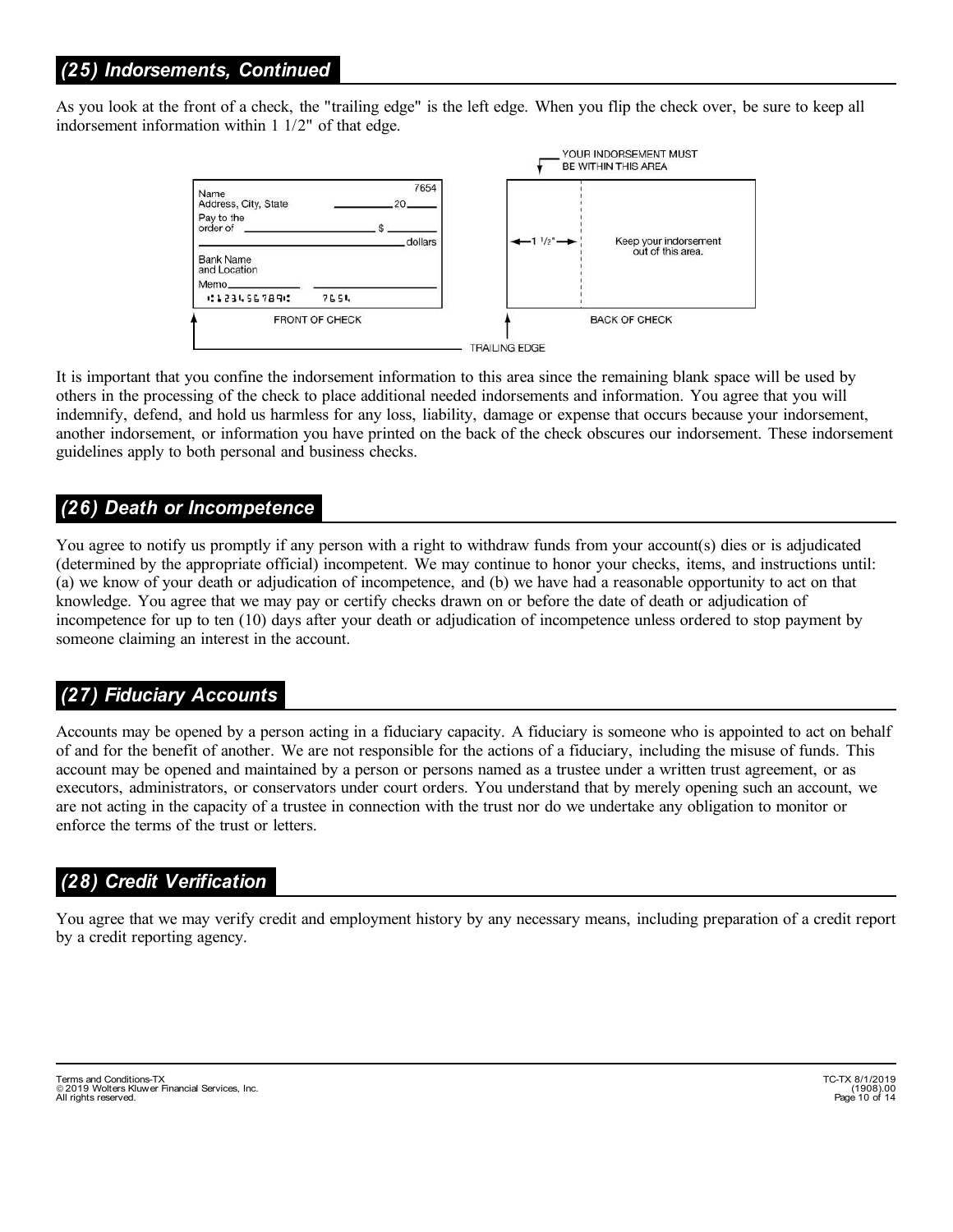## *(29) Legal Actions Affecting Your Account*

If we are served with a subpoena, restraining order, writ of attachment or execution, levy, garnishment, search warrant, or similar order relating to your account (termed "legal action" in this section), we will comply with that legal action. Or, in our discretion, we may freeze the assets in the account and not allow any payments out of the account until a final court determination regarding the legal action. We may do these things even if the legal action involves less than all of you. In these cases, we will not have any liability to you if there are insufficient funds to pay your items because we have withdrawn funds from your account or in any way restricted access to your funds in accordance with the legal action. Any fees or expenses we incur in responding to any legal action (including, without limitation, attorneys' fees and our internal expenses) may be charged against your account. The list of fees applicable to your account(s) provided elsewhere may specify additional fees that we may charge for certain legal actions**.**

## *(30) Account Security*

**Duty to Protect Account Information and Methods of Access.** It is your responsibility to protect the account numbers and electronic access devices (e.g., an ATM card) we provide you for your account(s). Do not discuss, compare, or share information about your account number(s) with anyone unless you are willing to give them full use of your money. An account number can be used by thieves to issue an electronic debit or to encode your number on a false demand draft which looks like and functions like an authorized check. If you furnish your access device and grant actual authority to make transfers to another person (a family member or coworker, for example) who then exceeds that authority, you are liable for the transfers unless we have been notified that transfers by that person are no longer authorized.

Your account number can also be used to electronically remove money from your account, and payment can be made from your account even though you did not contact us directly and order the payment.

You must also take precaution in safeguarding your blank checks. Notify us at once if you believe your checks have been lost or stolen. As between you and us, if you are negligent in safeguarding your checks, you must bear the loss entirely yourself or share the loss with us (we may have to share some of the loss if we failed to use ordinary care and if we substantially contributed to the loss).

**Positive Pay and Other Fraud Prevention Services.** Except for consumer electronic fund transfers subject to Regulation E, you agree that if we offer you services appropriate for your account to help identify and limit fraud or other unauthorized transactions against your account, and you reject those services, you will be responsible for any fraudulent or unauthorized transactions which could have been prevented by the services we offered. You will not be responsible for such transactions if we acted in bad faith or to the extent our negligence contributed to the loss. Such services include positive pay or commercially reasonable security procedures. If we offered you a commercially reasonable security procedure which you reject, you agree that you are responsible for any payment order, whether authorized or not, that we accept in compliance with an alternative security procedure that you have selected. The positive pay service can help detect and prevent check fraud and is appropriate for account holders that issue: a high volume of checks, a lot of checks to the general public, or checks for large dollar amounts.

#### *(31) Telephonic Instructions*

Unless required by law or we have agreed otherwise in writing, we are not required to act upon instructions you give us via facsimile transmission or leave by voice mail or on a telephone answering machine**.**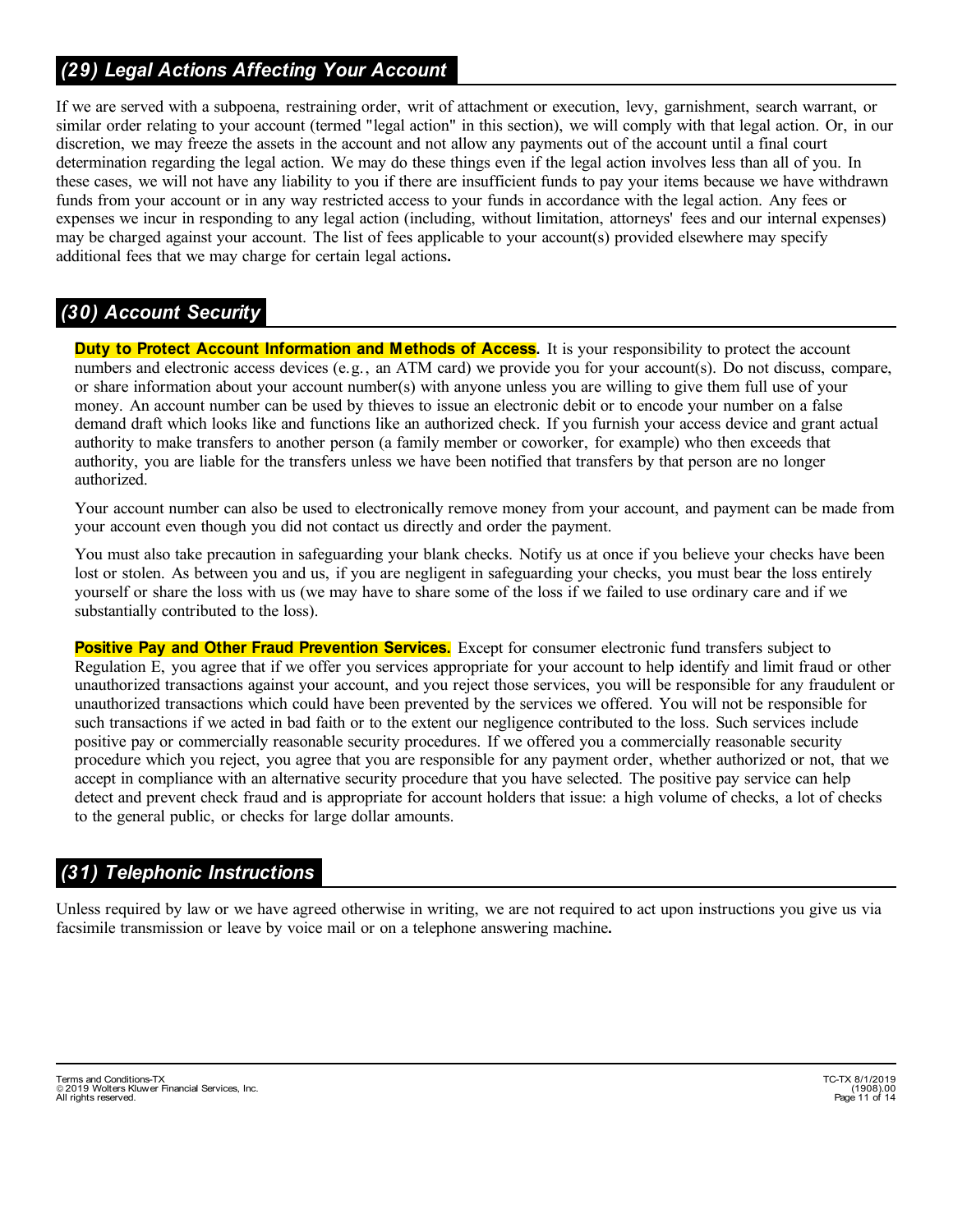#### *(32) Monitoring and Recording Telephone Calls and Consent to Receive Communications*

Subject to federal and state law, we may monitor or record phone calls for security reasons, to maintain a record and to ensure that you receive courteous and efficient service. You consent in advance to any such recording.

To provide you with the best possible service in our ongoing business relationship for your account we may need to contact you about your account from time to time by telephone, text messaging or email. However, we first obtain your consent to contact you about your account in compliance with applicable consumer protection provisions in the federal Telephone Consumer Protection Act of 1991 (TCPA), CAN-SPAM Act and their related federal regulations and orders issued by the Federal Communications Commission (FCC).

- } Your consent is limited to your account, and as authorized by applicable law and regulations.
- Your consent is voluntary and not conditioned on the purchase of any product or service from us.

With the above understandings, you authorize us to contact you regarding your account throughout its existence using any telephone numbers or email addresses that you have previously provided to us by virtue of an existing business relationship or that you may subsequently provide to us.

This consent is regardless of whether the number we use to contact you is assigned to a landline, a paging service, a cellular wireless service, a specialized mobile radio service, other radio common carrier service or any other service for which you may be charged for the call. You further authorize us to contact you through the use of voice, voice mail and text messaging, including the use of pre-recorded or artificial voice messages and an automated dialing device.

If necessary, you may change or remove any of the telephone numbers or email addresses at any time using any reasonable means to notify us.

## *(33) Claim of Loss*

If you claim a credit or refund because of a forgery, alteration, or any other unauthorized withdrawal, you agree to cooperate with us in the investigation of the loss, including giving us an affidavit containing whatever reasonable information we require concerning your account, the transaction, and the circumstances surrounding the loss. You will notify law enforcement authorities of any criminal act related to the claim of lost, missing, or stolen checks or unauthorized withdrawals. We will have a reasonable period of time to investigate the facts and circumstances surrounding any claim of loss. Unless we have acted in bad faith, we will not be liable for special or consequential damages, including loss of profits or opportunity, or for attorneys' fees incurred by you. You agree that you will not waive any rights you have to recover your loss against anyone who is obligated to repay, insure, or otherwise reimburse you for your loss. You will pursue your rights or, at our option, assign them to us so that we may pursue them. Our liability will be reduced by the amount you recover or are entitled to recover from these other sources.

#### *(34) Early Withdrawal Penalties (and involuntary withdrawals)*

We may impose early withdrawal penalties on a withdrawal from a time account even if you don't initiate the withdrawal. For instance, the early withdrawal penalty may be imposed if the withdrawal is caused by our setoff against funds in the account or as a result of an attachment or other legal process. We may close your account and impose the early withdrawal penalty on the entire account balance in the event of a partial early withdrawal. See your notice of penalty for early withdrawals for additional information.